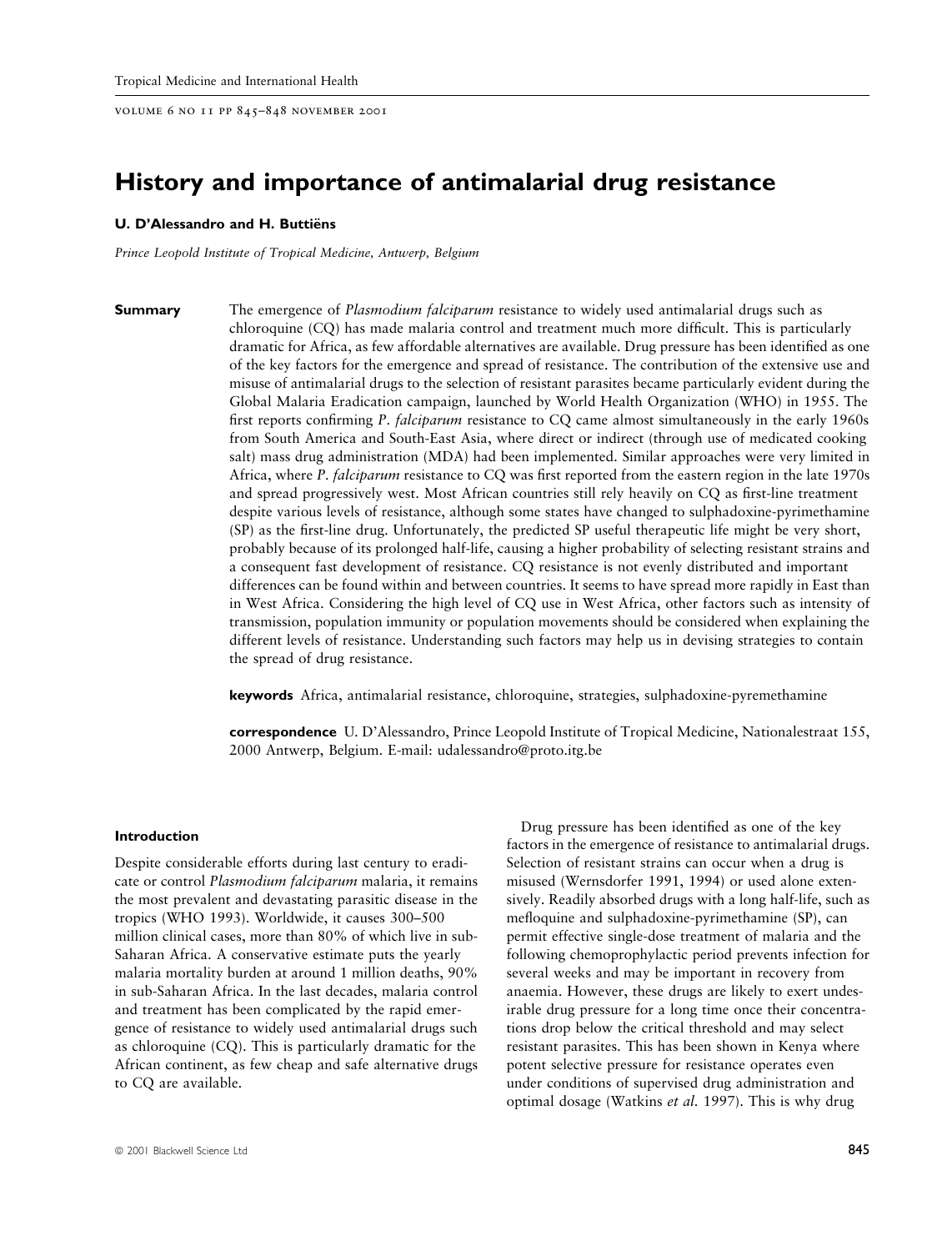## U. D'Alessandro & H. Buttiëns Antimalarial drug resistance

combinations have recently been proposed to delay the emergence and spread of drug resistance (White & Olliaro 1996; White 1998, 1999), an approach already used for highly drug-resistant infectious diseases such as tuberculosis or AIDS. The first consequence of using drugs in combination is that the starting frequencies of malaria parasites resistant to all the components are much reduced, such that the evolution of resistance is delayed compared with when its components are used alone. The second consequence is that the resistant combinations will be broken down much more frequently during recombination in meiosis: the greater the number of genes required to encode resistance, the greater the rate of loss (Hastings & D'Alessandro 2000). In practice, the emergence and spread of resistant strains should be delayed and the useful therapeutic life (UTL) of the combination should be much longer than its single components.

## The past

The contribution of monotherapy and misuse of antimalarial drugs to the emergence of drug resistance became particularly evident during the Global Malaria Eradication campaign launched in 1955 by WHO. At the beginning, the campaign's strategy was mainly based on DDT indoor spraying, whose insecticide properties would interrupt malaria transmission by decreasing the survival of potentially infected mosquitoes. However, the first reports of insecticide resistance (to dieldrin) in Anopheles gambiae in Nigeria prompted the Second African Malaria Conference held in Lagos in 1955 to stress the importance of obtaining the complete interruption of local transmission as quickly as possible (Bruce-Chwatt 1956). Therefore, the use of chemotherapeutic methods in association with residual insecticides was recommended whenever the rapid elimination of malaria was thought to be possible. Although it is unclear what has been the role of mass drug administration (MDA) on the emergence of antimalarial drug resistance, it has clearly shown that widespread use of a drug can select resistant parasites.

Direct MDA with available antimalarial drugs such as pyrimethamine or CQ was not easy to implement. Several problems were identified: it was difficult to obtain an accurate census and to persuade the mostly asymptomatic population to comply with the drug therapy. Complete coverage of the population was almost impossible to achieve. The introduction of cooking salt medicated with an antimalarial drug (indirect MDA) was in this regard a more feasible method (WHO 1961). But soon it became clear that these interventions, besides the operational difficulties, could easily select resistant parasites. In a few Kenyan villages, MDA with monthly pyrimethamine

initially decreased the parasite prevalence but was followed by the emergence of parasites showing increased tolerance to the drug: sensitive parasites were rapidly replaced by resistant ones that disappeared when the administration of monthly pyrimethamine was stopped (Clyde & Shute 1954; Avery 1958). A similar observation was reported from Ghana, although in this case it was explained by the irregular ingestion of tablets (Charles et al. 1962).

The use of medicated salt had the disadvantage of not covering infants and small children and it was also associated with the emergence of resistance (WHO 1961). Interventions based on the introduction of pyrimethaminemedicated salt were implemented, among others, in The Netherlands, New Guinea, Brazil and Cambodia (Eyles et al. 1963). Usually, despite an initial decrease, parasite rates returned back to pre-operational levels within a period of 6 months. In New Guinea, the emergence of pyrimethamine resistance, unsatisfactory distribution of medicated salt and underestimation of the salt ration were identified as major causes for failure (WHO 1961). Better results were reported with CQ-medicated salt from Guyana (Giglioli et al. 1967) and Uganda (Hall & Wilks 1967), where parasite rates decreased. In general, the widespread use of medicated salt produced a wide variation of drug levels in the population because of the great variation in salt intake and the (clandestine) use of non-medicated salt. This resulted in a very high selection pressure that induced an almost instantaneous P. falciparum resistance to pyrimethamine. CQ seemed to induce resistance less easily. However, the first cases of CQ-resistant strains originated from or near areas where CQ-medicated salt had been distributed (Payne 1988).

The first reports of confirmed P. falciparum resistance (RI) to CQ came, almost simultaneously, from South America (Colombia, Brazil, Venezuela in 1960) (Moore & Lanier 1961; Wernsdorfer & Payne 1991) and South-east Asia (Thailand, Kampuchea in 1961) (Hartinuta et al. 1962). In 1973, CQ resistance had been reported in several countries in South America (Brazil, Colombia, Guyana and Venezuela) and in Asia (Burma, Cambodia, Malaysia, Philippines, Thailand and Vietnam) but not in sub-Saharan Africa (WHO 1973). In Africa, P. falciparum CQ resistance was firstly reported from the eastern region, in Kenya (Fogh et al. 1979) and Tanzania (Campbell et al. 1979), in the late 1970s and it spread from east to west. A few years later, the number of countries with at least RI CQ resistance had increased considerably in Africa (Burundi, Comores, Gabon, Kenya, Madagascar, Malawi, Sudan, Uganda, Tanzania, Zaire [(eastern part), Zambia], South America (Brazil, Colombia, Guyana, Venezuela, Bolivia Ecuador, French Guyana, Panama, Suriname), Asia (Burma, Cambodia, Malaysia, Philippines, Thailand,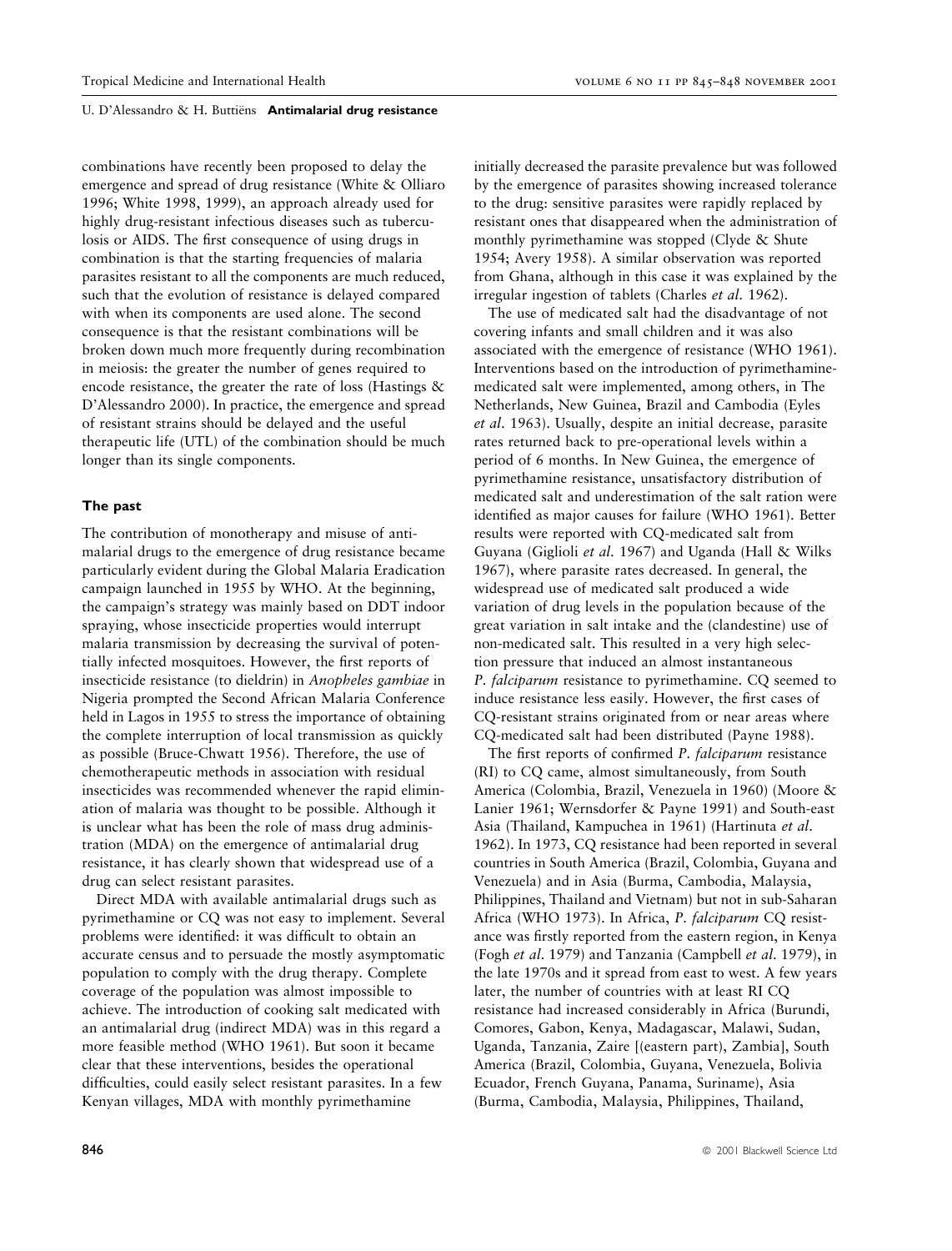U. D'Alessandro & H. Buttiëns Antimalarial drug resistance

Vietnam, Bangladesh, China, East Timor, India, Indonesia, Lao's PDR, Papua New Guinea) and Oceania (Solomon Islands, Vanuatu) (WHO 1984). By 1989, the distribution of CQ resistance was almost identical to that of P. falciparum (Wernsdorfer & Payne 1991).

#### Current situation of CQ and SP resistance in Africa

CQ, the cheapest and most widely available antimalarial drug in the market, is still extensively used in many African countries despite various levels of resistance. In response to prevailing CQ resistance, Malawi, Kenya, Botswana and South Africa have changed the first-line drug from CQ to SP and other countries might follow soon. However, the UTL predicted for SP might be very short probably because of its prolonged half-life, causing a higher probability of selecting resistant strains and consequent rapid development of resistance (Nzila et al. 2000). This is why new alternative drugs or new approaches, such as drug combinations, are urgently needed.

Levels of resistance can vary widely between and within countries. In Kenya, for example, there were major differences in CQ resistance between the North, where malaria transmission is low, and the south-west, where transmission is intense. In the early 1990s, CQ resistance (positive slide on day 14 after treatment) was about 18% around Lake Turkana (Clarke et al. 1996) while in Kisumu, on the shores of Lake Victoria, it was around 70% (RII and RIII) (Bloland et al. 1993). This kind of situation represents a real dilemma for health managers needing to decide whether and with which drug to change the country's antimalarial drug policy. Such a change constitutes a major undertaking that can take several years before being fully operational. In optimal conditions the `reaction time' has been estimated to be at least 2 years  $(Baudon 1995)$ . Once the decision of changing the first-line drug is taken, there is no way back. However, it has always been difficult to give detailed guidelines or to establish a threshold at which a change should be implemented because this depends on several factors such as the cost of the drug and compliance.

CQ resistance seems to have spread more rapidly in East than in West Africa. In Uganda CQ resistance has reached such high levels (up to 44% clinical failure in one of the sentinel sites in 1998) in just a few years that the country recently decided to change its drug policy (Bakyaita et al. 2000). In West Africa, the level of CQ resistance seems still relatively low by comparison. For example, a study using in vivo tests in 1997-99 at the Centre Muraz in Bobo Dioulasso, Burkina Faso, reported CQ clinical failure rates under 20% (Coulibaly 2000). In Mali, a recent study reports a level of CQ parasitological resistance

 $(RI + RII + RIII)$  of 14% (Djimdé *et al.* 2001). If drug pressure were the only determining factor, resistance should be extremely high in Mali because of high CQ use and misuse by the local population (Théra et al. 2000). Other factors such as the intensity of transmission, the population immunity or the population movements should be considered (Hastings & D'Alessandro 2000). Understanding these may help us devise strategies to contain the spread of drug resistance.

## **References**

- Avery JS (1958) Mass treatment with Pyrimethamine: a study of resistance and cross resistance resulting from a field trial in the hyperendemic malarious area of Makueni, Kenya. September, 1952 - September, 1953. Transactions of the Royal Society of Tropical Medicine and Hygiene 52, 547-561.
- Bakyaita N, Langi P, Talisuna A & Edmonson J (2000) Getting research into policy: using antimalarial drug resistance study results for policy change in Uganda. [abstract]. In: Moving Targets: Parasites, Resistance and Access to Drugs; International Colloquium, Antwerp, 4–6 December, 2000. Abstract book. Prince Leopold Institute of Tropical Medicine, Antwerp, Belgium, 50 p.
- Baudon D (1995) La prise de décision dans la politique d'utilisation des antipaludiques en réponse à une modification de l'efficacité de la chloroquine. Réflexions appliquées à l'Afrique. Médecine Tropicale 55, S37-S45.
- Bloland PB, Lackritz EM, Kazembe PN, Were JBO, Steketee R & Campbell CC (1993) Beyond chloroquine: implications of drug resistance for evaluating malaria therapy efficacy and treatment policy in Africa. Journal of Infectious Diseases 167, 932-937.
- Bruce-Chwatt LJ (1956) Chemotherapy in relation to possibilities of malaria eradication in tropical Africa. Bulletin of the World Health Organization 15, 852-862.
- Campbell CC, Collins CW, Teustsch WM & Moss DM (1979) Chloroquine resistance in Plasmodium falciparum from East Africa. Lancet 2, 1151-1154.
- Charles LJ, Van der Kaay HJ, Vincke IH & Brady J (1962) The appearance of pyrimethamine resistance in Plasmodium falciparum following self-medication by a rural community in Ghana. Bulletin of the World Health Organization 26, 103-108.
- Clarke R, Odialla H, Ouma J et al. (1996) A malariametric survey in Turkana District Kenya: chemo-sensitivity of Plasmodium falciparum infections and the identity of the vector. Transactions of the Royal Society of Tropical Medicine and Hygiene 90, 320±324.
- Clyde DF & Shute GT (1954) Resistance of East African varieties of Plasmodium falciparum to pyrimethamine. Transactions of the Royal Society of Tropical Medicine and Hygiene 48, 495±500.
- Coulibaly SO (2000) Chloroquine and sulfadoxine-pyrimethamine efficacy monitoring in Burkina Faso: results of 3 years studies using WHO 14 days protocol. [abstract]. In: Moving Targets: Parasites, Resistance and Access to Drugs; International